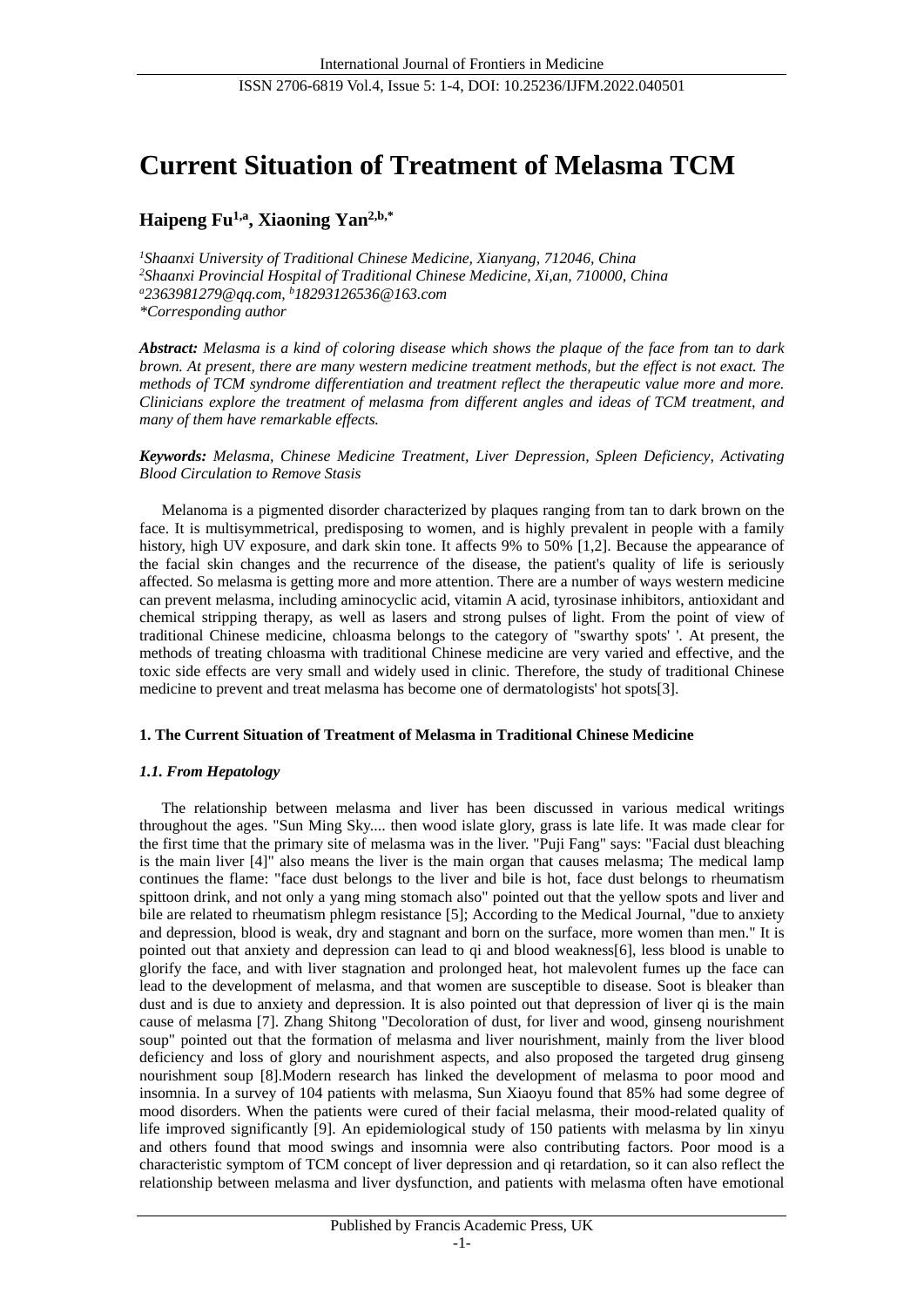## ISSN 2706-6819 Vol.4, Issue 5: 1-4, DOI: 10.25236/IJFM.2022.040501

problems due to illness[10]. Thus, emotional problems and melasma are mutually causative. On the one hand, depression may lead to the occurrence of melasma, and on the other hand, the negative effects of melasma on the appearance of the face may further aggravate the emotional problems of patients, thus creating a vicious cycle[11-12].

The typical prescription is Xiaoxiaoxan, which is mainly from the aspects of liver-relieving, liver-invigorating and liver-nourishing. Li jingru studied the literature on the use of xiaoxiao powder in the treatment of melanoma and found that the use of xiaoxiao powder had obvious advantages, such as high efficiency, short treatment cycle and low incidence of adverse reactions [13]. Modern basic research also shows that the traditional Chinese medicine prescription xiaoxiao powder can have a good effect on the treatment of facial skin lesions in patients with melasma. Yang yufeng treated women with the traditional Chinese medicine prescription xiaoxiaoxiao powder after clinical trials and found that many patients had significantly lower levels of sex hormones such as estradiol, follicle prick hormone, progesterone and prolactin after treatment, while the levels of androgen in the control group were significantly lower after treatment. All in all, the treatment of melasma from liver theory, a long history, and clinical efficacy is accurate, it is worth clinical reference.

#### *1.2. Treatment from the Spleen*

Spleen for the day after tomorrow, the source of qi and blood biochemistry, main transport, main blood, promote Qingqi and turbid. In the next chapter of True Surgery, swarthy women are said to have swarthy faces: "For swarthy men, water is not strong enough to make fire, and blood is weak enough to make flesh black." It is pointed out that the occurrence of swarthy swarthy swarthy swarthy swarthy skin is associated with swarthy swarthy swarthy skin. Zhu Danxi once said in the Heart of Danxi Dharma: "If you want to know what is inside, you should look outside; if you treat what is outside, you should know what is inside[14-16]. If you cover what is inside, you must look outside." The color of a person's face depends on the glory of qi and blood. It is suggested in Women's Science that because the spleen is dysfunctional, the spleen is not able to transport the body's fluids well, which leads to the formation of phlegm and dampness in the body, which leads to the development of melasma [17]. Therefore, we know that on the one hand, the spleen is injured, long-term overthinking, leading to the spleen transport of refined ability, can not produce enough qi and blood, qi deficiency and blood less, then can not go up to the face to nourish the face of the skin, the performance of the face is dark and produce a whole yellow spot. On the other hand, undisciplined diet, injury to spleen and stomach, loss of spleen and good health, phlegm dampness and heat in the body intersect, fumigation of liver and bile, menstruation of face, can also lead to the occurrence of melasma. Therefore from the spleen theory treatment from the spleen qi, spleen humidification[18].

Modern studies have also shown that the spleen is associated with the development of melasma and that strengthening the spleen can effectively reduce the relevant markers in the blood of patients with melasma. Wang caixia found that the serum zinc and superoxide dismutase levels in rats with spleen deficiency were significantly lower and the oxygen free radicals and lipid levels were higher than in normal rats. Some spleen strengthening drugs such as albino, yam, panax, poria cocos, porphyry cocos, porcini cocos, white aconite, and tonic zhongyiqi soup were found to have better tyrosinase inhibition [19]. From the point of view of traditional Chinese medicine, spleen strengthening mainly from the overall conditioning angle to achieve yin and yang harmony, coordination of viscera to prevent and control melasma, from the perspective of western medicine, spleen strengthening drugs contain some active ingredients, the pathogenesis of melasma produced by obvious inhibition and chinese medicine ingredients through multiple targets, multiple ways to use more advantages. In summary, the treatment of melasma from spleen is also a common way of thinking in clinic.

#### *1.3. From Nephropathy*

The theory of the five main diseases in the yellow emperor's inner sutras puts forward the theory that black color is related to the kidneys, and in ancient times we often refer to brown spots as "swarthy spots' '. "Qianjin wingfang" discusses "black meets zygomatic superior, kidney has the disease" to specify the melanoma disease position in the kidney [20]. Physician: "swarthy.... most women, six flavored pills." It also pointed out that kidney yin deficiency is the main cause of melasma, and pointed out that women are a good group of people, and gave the treatment "Wuwei pill." Preparation of Qianjin Essential Formula for Treatment of Five Loads and Seven Injuries in Six Poles. In this paper, it is suggested that dry dihuang pills can be used to treat melisma[21-22]. The Three Ingredients refers to the description of melasma: "For kidney deficiency and lower back pain... swarthy complexion...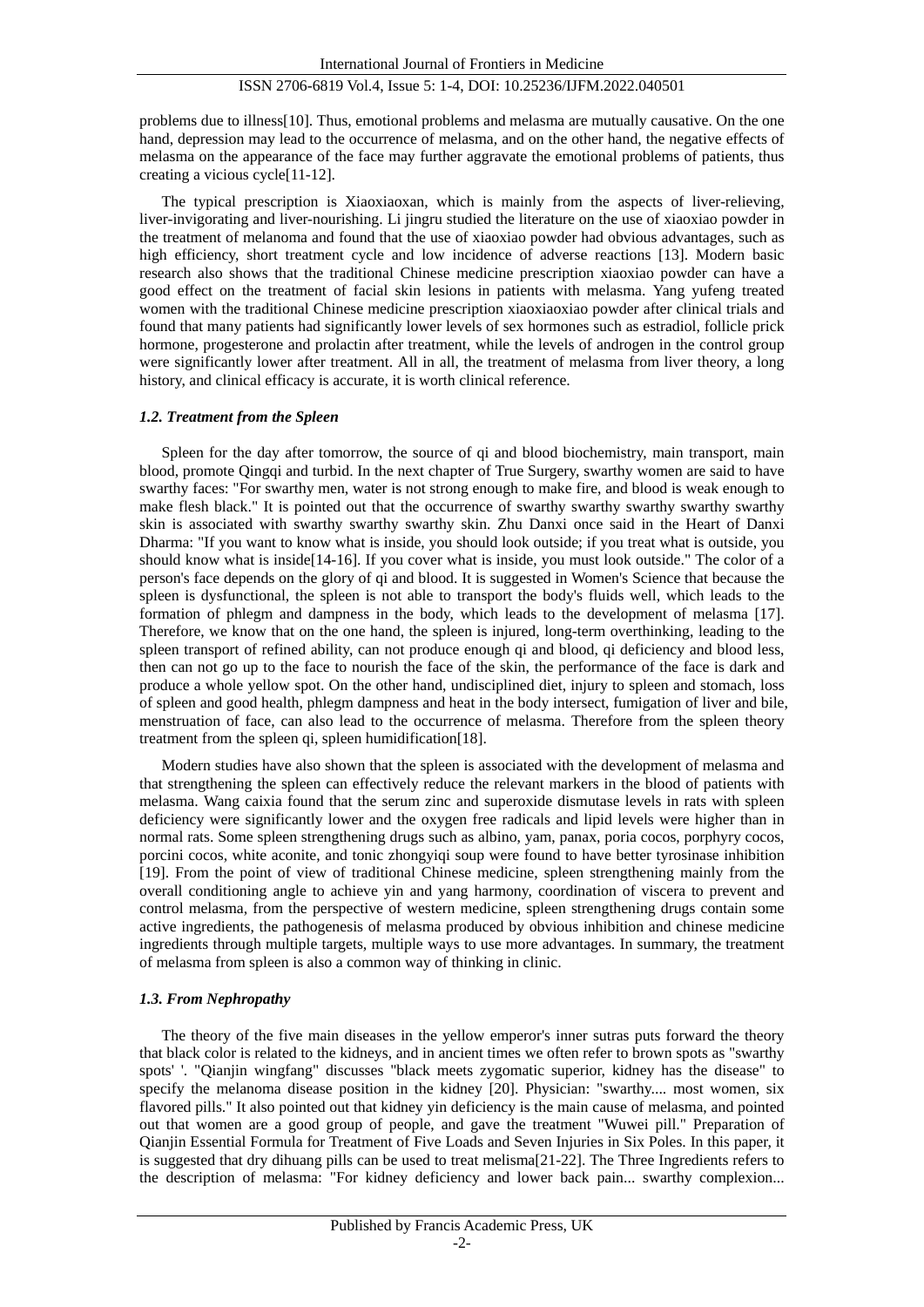#### ISSN 2706-6819 Vol.4, Issue 5: 1-4, DOI: 10.25236/IJFM.2022.040501

Anshin pills [23]", with kidney tonic as the main treatment. The Certificate of Control states that "swarthy complexion.... is due to deficiency of fire in the gate of destiny.... and recovery of mother earth with ba-mei pills' '[24] supports the view that deficiency of kidney yang leads to the formation of melasma; In Authentic Surgery[25].

Modern clinical studies have also found that many women with melasma are accompanied by hormonal disorders such as menstrual dysregulation and dysmenorrhea. This study suggests that dysregulation of sex hormone levels may be an important cause of melasma. After clinical testing of melasma patients, Lin Xinyu and others found that female patients with melasma had low testosterone water performance. This study also supports the idea that melasma is strongly associated with changes in sex hormone levels [26]. In traditional Chinese medicine, the concept of "days right" belongs to the category of sex hormones. TCM often classifies kidney deficiency syndrome as kidney yin deficiency or kidney yang deficiency, which leads to the treatment of kidney yin deficiency and kidney yang deficiency.

#### *1.4. From Bruising Theory*

Spirit Shu said, "Blood does not flow, hair does not color, so its face as black as wood." The blood flow is not good, cannot ascend the facial skin causes the melasma. Ni Xingguo and others summed up Ye Tenghui's many years of clinical experience: facial color can reflect the rise and fall of human viscera and qi blood, facial skin color and luster depends on the coordination of human viscera and qi blood flow, qi and blood run smoothly, will lead to qi blood can not glorify the face, resulting in the formation of melasma. Lin zizhun thinks, blood stasis is obvious in the outside is plaque, qi stasis, blood stasis block in vein, cannot gloriously nourish the skin and cause the formation of melasma [27]. Zhou Fengbao proposed the method of invigorating blood stasis and freckling for the treatment of Qi stasis type of melasma, and obtained good curative effect [28]. Han Yanzhen and others through data mining analysis of nearly 10 years of traditional Chinese medicine treatment of melasma, found that Chuanxiong, Saffron and other living blood stasis in the use of traditional Chinese medicine prescriptions more [29]. Modern research has linked melasma to changes in blood. Lin xin-yu blood test of female patients with melasma found that the total blood viscosity increased, platelet aggregation increased, formation of microcirculation disorders and other hemorheological problems [30]. Human skin depends on the glory of qi and blood, and qi and blood coordination not only depends on the adequacy of blood, but also on the smooth flow of blood, poor circulation is prone to bruising, blood stasis in the face is melasma. Therefore, activating blood and removing blood stasis is also an important way to treat melasma.

#### **2. Conclusion**

The etiology of melasma is complicated and difficult to treat. For its long history of treatment, various doctors have put forward different theories on the dialectical treatment of melasma from ancient times to the present. Most doctors believe that the occurrence of melasma is closely related to liver, spleen and kidney, and the treatment starts with liver, spleen and kidney. Some doctors believe that blood stasis is an important factor in the formation of melasma, so the main treatment principle of activating blood stasis has also been more widely used. Recent modern treatment methods based on the theory of pathogenesis of toxic evil and the theory of Israel's treatment of color have attracted more and more attention, and the results have been very good.

#### **References**

*[1] Ogbechie-Godec OA, Elbuluk N. Melasma: an Up-to-Date Comprehensive Review. Dermatol Ther (Heidelb), 2017, 7 (3): 305-318.*

*[2] Wang Renli, Wang Tinglin, Cao Li Sheng, et al. Study on the Prevalence of Melasma in Liangshan area of Sichuan Province. Chinese Journal of Dermatology and STD, 2010, 24 (6): 546-548.*

*[3] Huang Di Neijing. Beijing: People's Health Publishing House, 1963: 56, 10.*

*[4] Zhu Eaves, He Puren. Puji Fang Acupuncture Gate. Beijing: Beijing Science and Technology Press, 2018.53.416*

*[5] Kang Ling, Qiu Shiliang, Anhuan, Li Jian. The Content Features and Authors of "Medical Light Continuation". Journal of Zhejiang University of Traditional Chinese Medicine, 010 April 2018. [6] Wu Qian et al. Medical Science. Taiyuan: Shanxi Science and Technology Press, 2016: 648.*